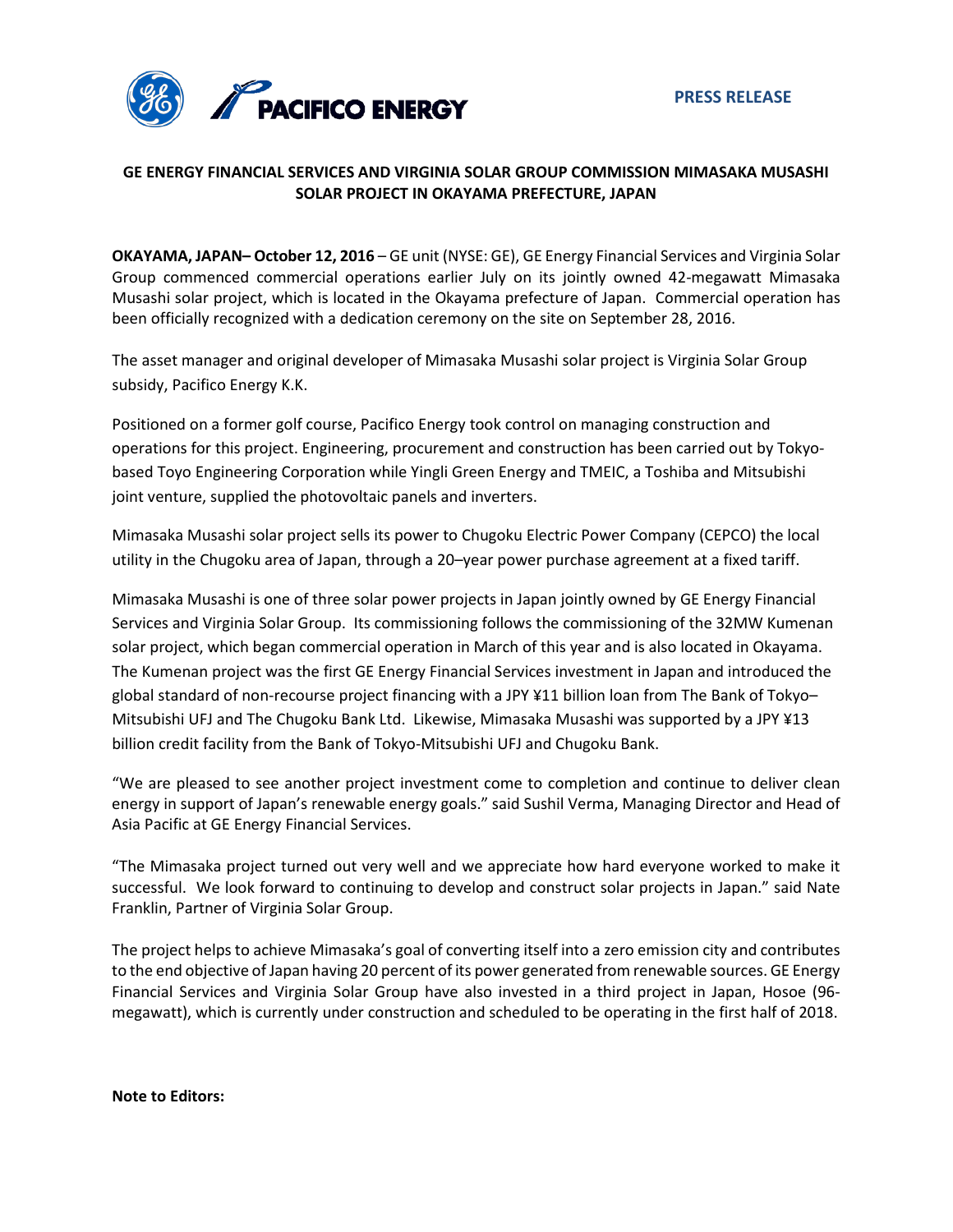

View a photo [of the 42-MW Mimasaka Musashi](http://geenergyfinancialservices.com/img/press-releases/Mimasaka.JPG) solar project in Okayama prefecture, Japan

See an infographic depicting GE Energy Financial Services' ["Japan Solar Footprint"](http://geenergyfinancialservices.com/img/press-releases/Japan%20V2.jpg)

## **About Pacifico Energy K.K.**

Founded in 2012 to help meet Japan's domestic energy needs, Pacifico Energy is a Japanese power plant development company focused on solar photovoltaic projects. Pacifico Energy covers all aspects of solar power plant development and operations, including permitting, design, financing, construction, and asset management. Based in Tokyo, Pacifico Energy's strength is in its team and investment partners consisting of professionals with deep solar industry and energy experience. For more information, please see: [www.pacificoenergy.jp](http://www.pacificoenergy.jp/)

## **About Virginia Solar Group**

Virginia Solar Group is an affiliate of the Jamieson Group, a California based oil & gas/real estate enterprise with annual revenues of over USD \$800 million. Currently Virginia Solar Group has 75MW in operation, 155MW under construction and over 400MW under development.

# **About GE Energy Financial Services**

A strategic GE Capital business, GE Energy Financial Services is a global energy investor that provides financial solutions that help meet the world's energy needs. Drawing on its technical know-how, financial strength and strong risk management, GE Energy Financial Services invests in long-lived and capital intensive projects and companies. The firm has 35+ years of experience managing energy assets through multiple economic cycles, and a global portfolio that spans conventional and renewable power, and oil and gas infrastructure projects.

GE Energy Financial Services is part of the GE Store and is able to provide unique customer value by leveraging GE's industrial energy heritage and strong technology footprint to offer access to capital and expertise. It is headquartered in Stamford, CT with regional hubs in London, Houston, Hong Kong and Nairobi. More information[: www.geenergyfinancialservices.com;](http://www.geenergyfinancialservices.com/) Twitter @GEEnergyFinServ**.**

### **About GE**

GE (NYSE: GE) is the world's Digital Industrial Company, transforming industry with software-defined machines and solutions that are connected, responsive and predictive. GE is organized around a global exchange of knowledge, the "GE Store," through which each business shares and accesses the same technology, markets, structure and intellect. Each invention further fuels innovation and application across our industrial sectors. With people, services, technology and scale, GE delivers better outcomes for customers by speaking the language of industry. [www.ge.com](http://www.ge.com/)

### **Media contact:**

Jaclyn Cole GE Energy Financial Services 203-961-2934 [Jaclyn.Cole@ge.com](mailto:Jaclyn.Cole@ge.com)

**Japan Inquiries:** Hio Cho